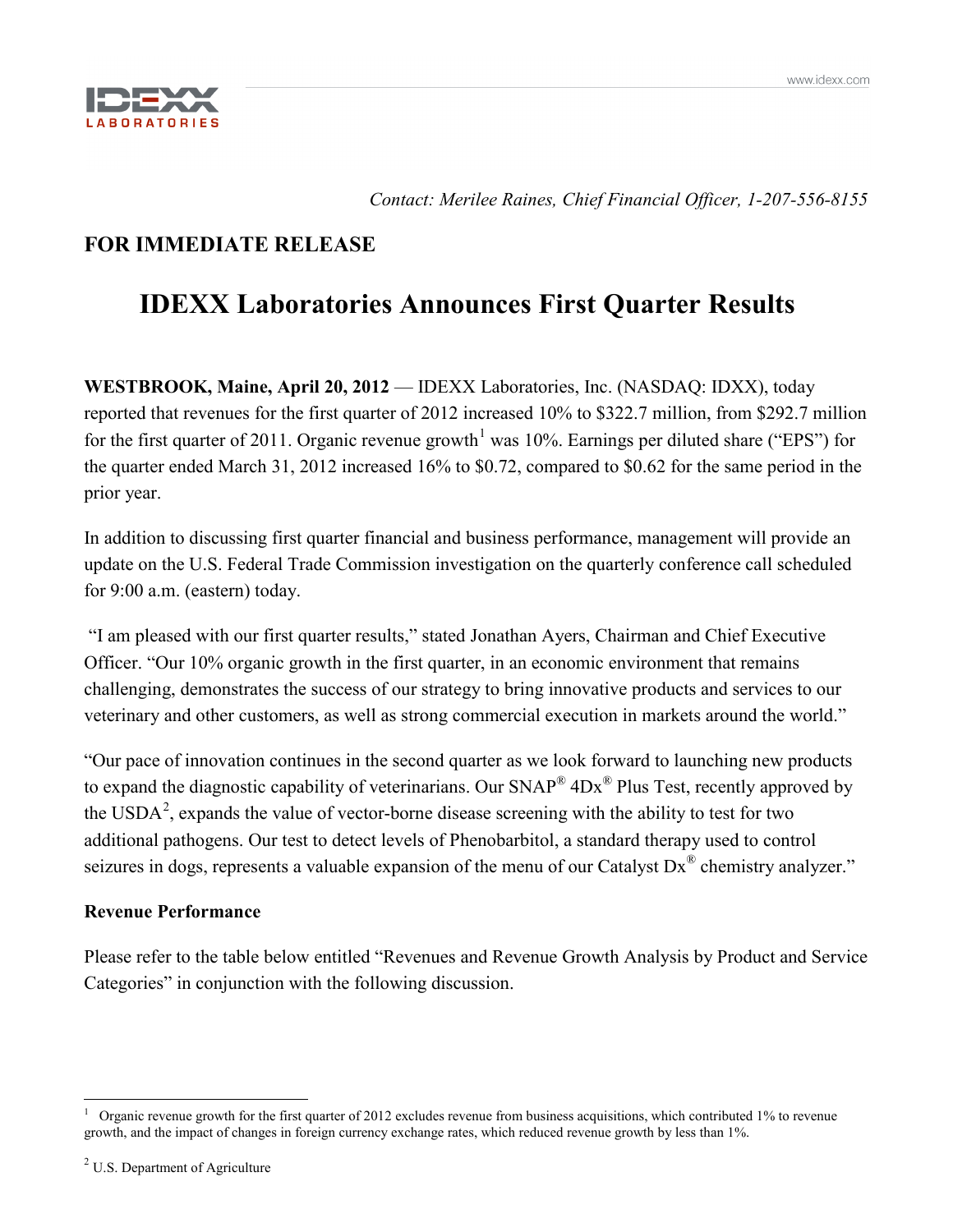Companion Animal Group. Companion Animal Group ("CAG") revenues for the first quarter of 2012 were \$268.1 million compared to \$240.6 million for the first quarter of 2011. Organic growth of 10% was due primarily to growth in our reference laboratory diagnostic and consulting services business and in our instrument and consumables business. In our reference laboratory diagnostic and consulting services business, revenues increased due to higher sales volumes driven primarily by the acquisition of new customers due, in part, to geographic expansion. The revenue increase in our instruments and consumables business was largely the result of higher sales volumes of our Catalyst Dx® and ProCyte  $Dx^{\otimes}$  instruments and related consumables. Revenue from acquisitions contributed 2% to revenue growth and changes in foreign currency exchange rates reduced revenue growth by less than 1%.

Water. Water revenues for the first quarter of 2012 were \$19.6 million compared to \$19.0 million for the first quarter of 2011. Organic revenue growth of 4% was due primarily to higher Colilert® product sales volumes driven by new account acquisitions. Changes in foreign currency exchange rates reduced revenue growth by less than 1%.

Livestock and Poultry Diagnostics . Livestock and Poultry Diagnostics ("LPD") revenues for the first quarter of 2012 were \$22.2 million compared to \$23.9 million for the first quarter of 2011. The 6% decline in organic revenue was due, in part, to lower sales of Bovine Spongiform Encephalopathy ("BSE" or otherwise commonly referred to as mad cow disease) tests resulting from changes in European Union BSE testing requirements. Effective July 1, 2011, the age at which healthy cattle to be slaughtered are required to be tested for BSE in the European Union was increased from 48 to 72 months, which is reducing the population of cattle tested for this disease. Changes in foreign currency exchange rates reduced revenue growth by 2%.

# **Additional Operating Results for the First Quarter**

Gross profit for the first quarter of 2012 increased \$19.8 million, or 13%, to \$174.8 million from \$154.9 million for the first quarter of 2011. As a percentage of total revenue, gross profit increased to 54% from 53%. The increase in the gross profit percentage was due primarily to lower overall manufacturing costs and the favorable impact of currency as hedging gains more than offset the net unfavorable impact of changes in foreign currency exchange rates.

Selling, general and administrative ("SG&A") expense for the first quarter of 2012 was \$93.8 million, or 29% of revenue, compared to \$83.6 million, or 29% of revenue, for the first quarter of 2011. The increase in SG&A expense was due primarily to increased personnel-related costs and higher costs attributable to investments in information technology. Research and development ("R&D") expense for the first quarter of 2012 was \$20.6 million, or 6% of revenue, compared to \$17.8 million, or 6% of revenue for the first quarter of 2011. The increase in R&D expense resulted primarily from higher external consulting and development costs and increased personnel-related costs.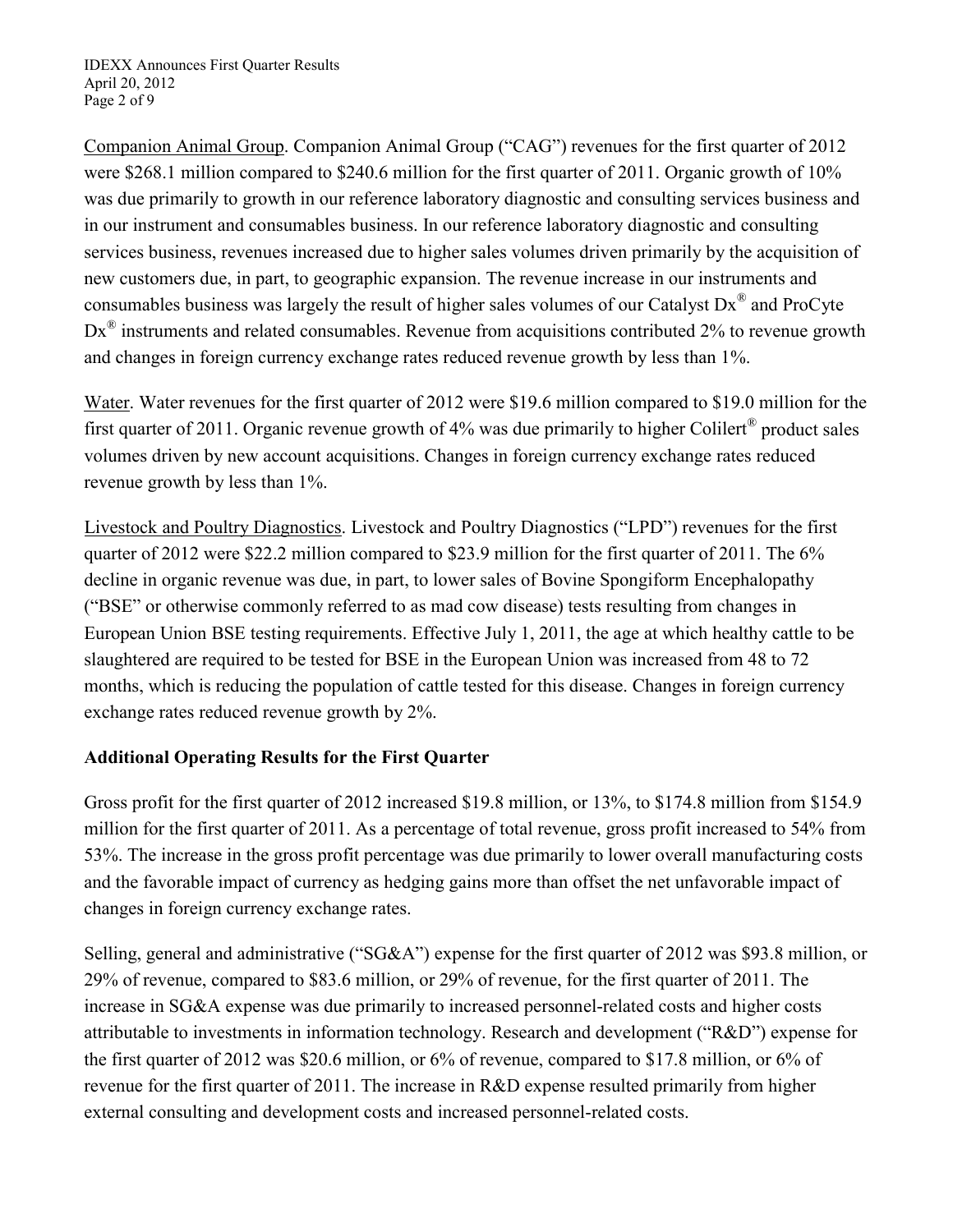IDEXX Announces First Quarter Results April 20, 2012 Page 3 of 9

## **Supplementary Analysis of Results**

The accompanying financial tables provide more information concerning our revenue and other operating results for the three months ended March 31, 2012.

# **Outlook for 2012**

The Company provides the following updated guidance for the full year of 2012. This guidance reflects an assumption that the value of the U.S. dollar relative to other currencies will remain at our current assumptions of the euro at \$1.30, the British pound at \$1.57 and the Canadian dollar at \$1.00 for the balance of 2012. Based on these assumptions, a 1% strengthening of the U.S. dollar would decrease revenue by approximately \$4.5 million and operating profit by approximately \$0.8 million on an annual basis. Fluctuations in foreign currency exchange rates from current assumptions could have a significant positive or negative impact on our actual results of operations for 2012.

- Revenues are expected to be \$1.31 to \$1.32 billion, which represents both reported and organic revenue growth of 8 to 9%. The increase in reported revenue growth compared to our previous guidance is due primarily to favorable changes in foreign currency exchange rates, reflecting a weakening of the U.S. dollar relative to other currencies since the date of our previous guidance.
- EPS are expected to be \$3.07 to \$3.12, compared to our previous guidance of \$3.04 to \$3.10. The increase in guidance reflects the favorable impact of changes in foreign currency exchange rates. The modest tightening of our range toward the high end reflects an additional penny from business performance.
- Free cash flow is expected to be  $110\%$  of net income.<sup>[3](#page-2-0)</sup>
- Capital expenditures are expected to be approximately \$60 million.

### **Conference Call and Webcast Information**

IDEXX Laboratories will be hosting a conference call today at 9:00 a.m. (eastern) to discuss its first quarter results and management's outlook, and will also provide an update on the U.S. Federal Trade Commission investigation. To participate in the conference call, dial 1-612-288-0340 or 1-800-230-1096 and reference confirmation code 243564. An audio replay will be available through April 27, 2012 by dialing 1-320-365-3844 and referencing replay code 243564.

The call will also be available via live or archived webcast on the IDEXX Laboratories' web site at [http://www.idexx.com.](http://www.idexx.com/)

<span id="page-2-0"></span><sup>&</sup>lt;sup>3</sup> Free cash flow is a non-U.S. GAAP measure. We calculate free cash flow as cash generated from operations, excluding our royalty prepayment in the first quarter of 2012, and tax benefits attributable to share-based compensation arrangements, reduced by our investments in fixed assets. We feel free cash flow is a useful measure because it indicates the cash the operations of the business are generating after appropriate reinvestment for recurring investments in fixed assets that are required to operate the business. We believe this is a common financial measure useful to further evaluate the results of operations. Refer to our reconciliation below for our calculation of free cash flow. With respect to this particular forward-looking projection, the Company is unable to provide a quantitative reconciliation at this time as the inputs to the measurement are difficult to predict and estimate and are primarily dependent on future events.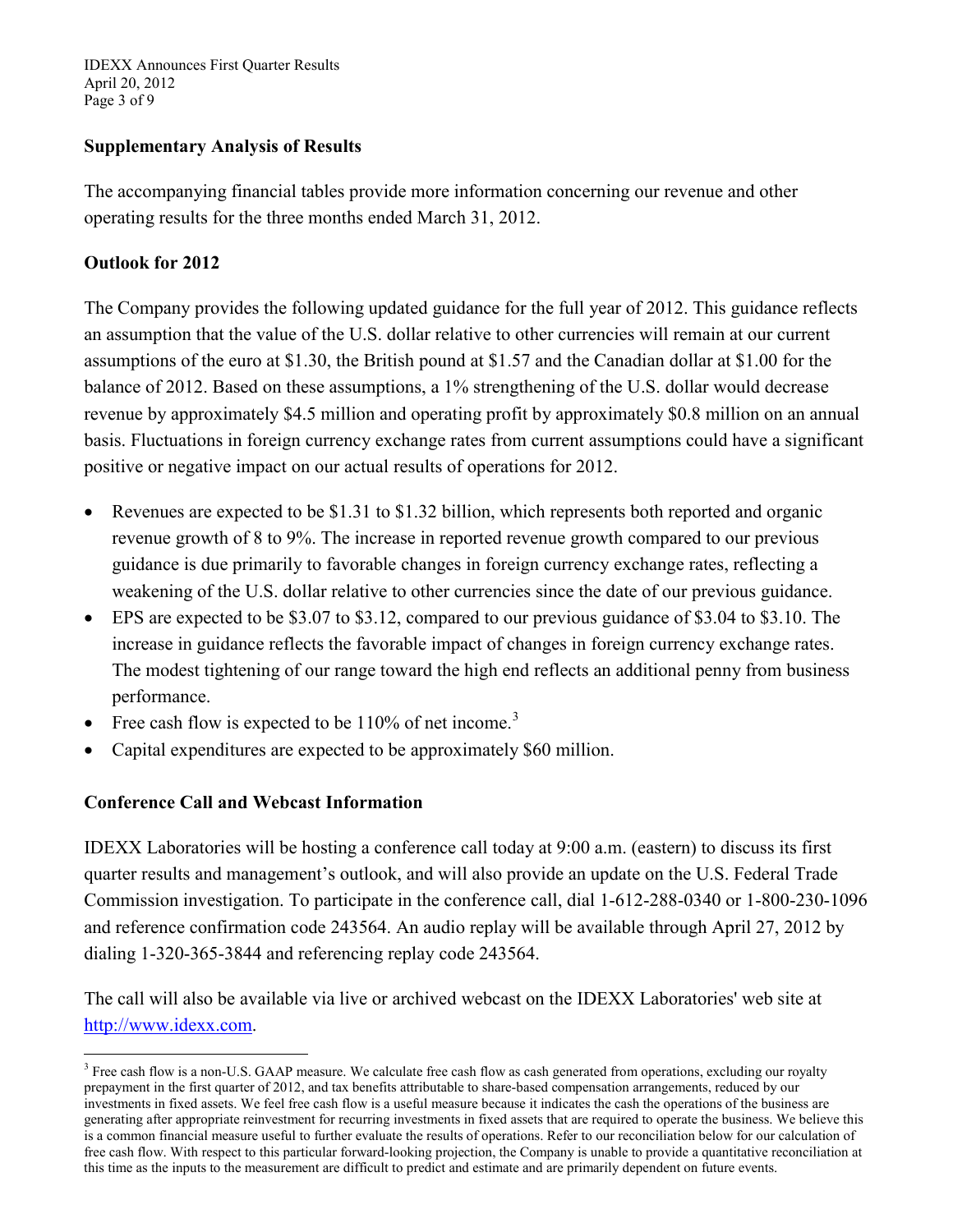IDEXX Announces First Quarter Results April 20, 2012 Page 4 of 9

## **Annual Meeting**

IDEXX Laboratories, Inc. today announced that it will host a simultaneous webcast of its Annual Meeting of Stockholders, to be held on Wednesday, May 9, 2012, at 10:00 a.m. (eastern) at IDEXX Laboratories, One IDEXX Drive, Westbrook, Maine.

Chairman and Chief Executive Officer, Jonathan Ayers will chair the meeting. Investors may listen to live audio of the Annual Meeting and view a presentation via a link on the Company's web site, [www.idexx.com.](http://www.idexx.com/) An archived edition of the meeting will be available after 1:00 p.m. (eastern) on that day via the same link.

### **About IDEXX Laboratories, Inc.**

IDEXX Laboratories, Inc. is a leader in pet healthcare innovation, serving practicing veterinarians around the world with a broad range of diagnostic and information technology-based products and services. IDEXX products enhance the ability of veterinarians to provide advanced medical care, improve staff efficiency and build more economically successful practices. IDEXX is also a worldwide leader in providing diagnostic tests and information for livestock and poultry and tests for the quality and safety of water and milk. Headquartered in Maine, IDEXX Laboratories employs more than 5,000 people and offers products to customers in over 100 countries.

# **Note Regarding Forward-Looking Statements**

*This press release contains statements about the Company's business prospects and estimates of the Company's financial results for future periods that are forward-looking statements as defined in the Private Securities Litigation Reform Act of 1995. Forward-looking statements can be identified by the use of words such as "expects," "may," "anticipates," "intends," "would," "will," "plans," "believes," "estimates," "should," and similar words and expressions. These statements are based on management's expectations of future events as of the date of this press release, and the Company assumes no obligation to update any forward-looking statements as a result of new information or future events or developments. Actual results could differ materially from management's expectations. Factors that could cause or contribute to such differences include the following: the Company's ability to develop, manufacture, introduce and market new products and enhancements to existing products*; *the Company's ability to achieve cost improvements in its worldwide network of laboratories and in the manufacture of in-clinic instruments; the Company's ability to identify acquisition opportunities, complete acquisitions and integrate acquired businesses; disruptions, shortages or pricing changes that affect the Company's purchases of products and materials from third parties, including from sole source suppliers; the Company's ability to manufacture complex biologic products; the impact of a weak economy on demand for the Company's products and services; the effectiveness of the Company's sales and marketing activities; the effect of government regulation on the Company's business, including government decisions about whether and when to approve the Company's products and decisions regarding labeling, manufacturing and marketing products; the impact of the resolution of the U.S. Federal Trade Commission investigation into our marketing and sales practices; the Company's ability to obtain patent and other intellectual property protection for its products, successfully enforce its intellectual property rights and defend itself against third party claims against the Company; the impact of distributor purchasing decisions on sales of the Company's products that are sold through distribution; the impact of competition, technological change, and veterinary hospital consolidation on the markets for the Company's products; changes or trends in veterinary medicine that affect the rate of use of the Company's products and services by veterinarians; the impact of the Company's inexperience and small scale in the human point-of-care market; the effects of operations outside the U.S., including from currency fluctuations, different regulatory, political and economic conditions, and different market conditions; the effects of interruptions to the Company's operations due to natural disasters or system failures; the impact of any class action litigation due to stock price volatility; the effect on the Company's stock price if quarterly or annual operations results do not meet expectations of market analysts or investors in future periods; and potential exposures related to our worldwide provision for income taxes and the potential loss of tax incentives. A further description of these and other factors can be found in the Company's Annual Report on Form 10-K for the year ended December 31, 2011, in the section captioned "Risk Factors."*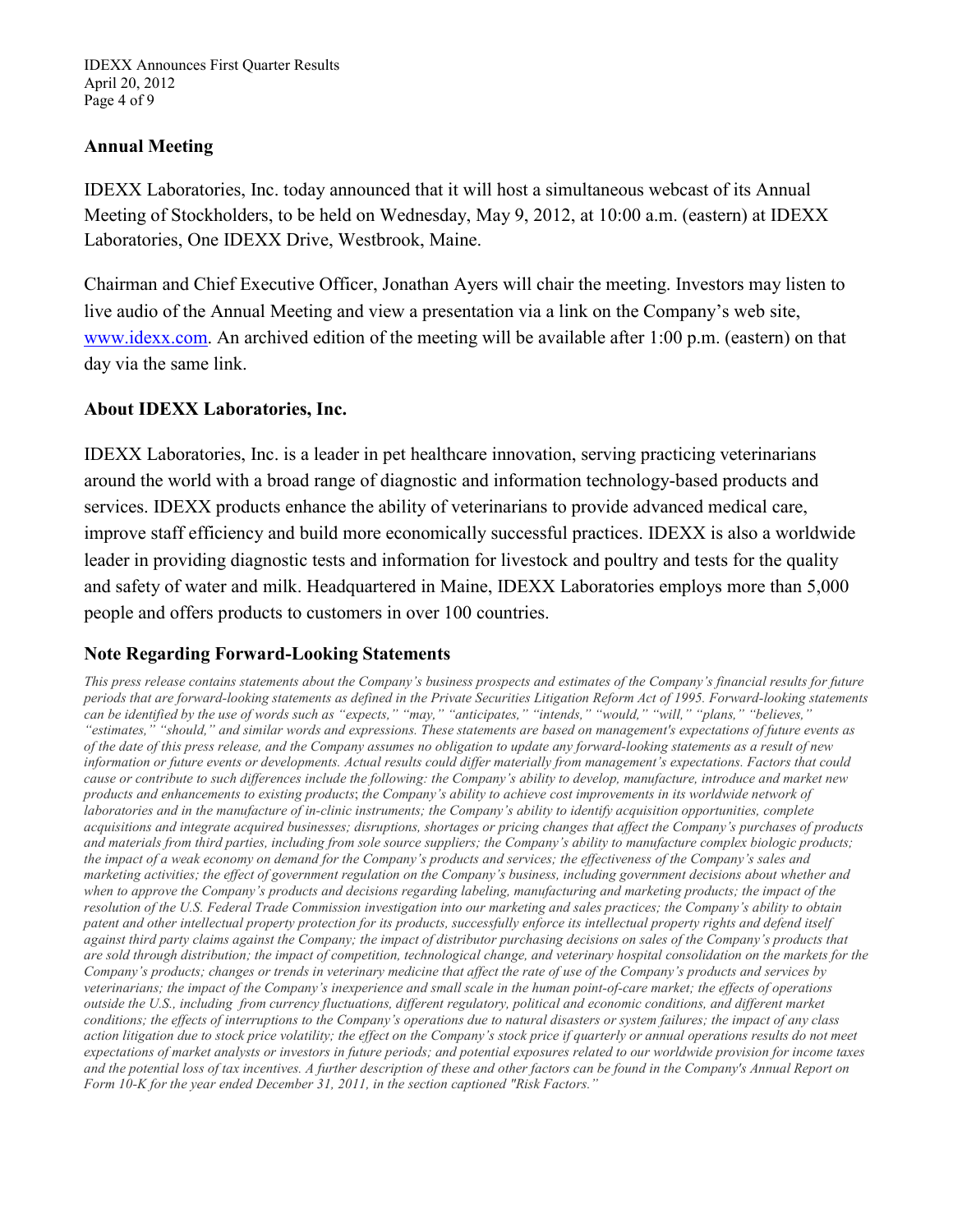#### **IDEXX Laboratories, Inc. and Subsidiaries Consolidated Statement of Operations**

*Amounts in thousands except per share data (Unaudited)*

|                     |                                               |    |           | <b>Three Months Ended</b><br>2012<br>S.<br>322,676<br>147,902<br>174,774 |           |  |  |
|---------------------|-----------------------------------------------|----|-----------|--------------------------------------------------------------------------|-----------|--|--|
|                     |                                               |    | March 31, |                                                                          | March 31, |  |  |
|                     |                                               |    |           |                                                                          | 2011      |  |  |
| <b>Revenue:</b>     | Revenue                                       | \$ |           |                                                                          | 292,672   |  |  |
| <b>Expenses and</b> |                                               |    |           |                                                                          |           |  |  |
| Income:             | Cost of revenue                               |    |           |                                                                          | 137,747   |  |  |
|                     | Gross profit                                  |    |           |                                                                          | 154,925   |  |  |
|                     | Sales and marketing                           |    | 57,632    |                                                                          | 50,985    |  |  |
|                     | General and administrative                    |    | 36,178    |                                                                          | 32,596    |  |  |
|                     | Research and development                      |    | 20,557    |                                                                          | 17,812    |  |  |
|                     | Income from operations                        |    | 60,407    |                                                                          | 53,532    |  |  |
|                     | Interest expense, net                         |    | (757)     |                                                                          | (359)     |  |  |
|                     | Income before provision for income taxes      |    | 59,650    |                                                                          | 53,173    |  |  |
|                     | Provision for income taxes                    |    | 18,916    |                                                                          | 16,567    |  |  |
| <b>Net Income:</b>  | Net income                                    |    | 40,734    |                                                                          | 36,606    |  |  |
|                     | Less: Noncontrolling interest in subsidiary's |    |           |                                                                          |           |  |  |
|                     | losses                                        |    | (9)       |                                                                          | (6)       |  |  |
|                     | Net income attributable to stockholders       | \$ | 40,743    | \$                                                                       | 36,612    |  |  |
|                     | Earnings per share: Basic                     | S  | 0.74      | \$                                                                       | 0.64      |  |  |
|                     | Earnings per share: Diluted                   |    | 0.72      | \$                                                                       | 0.62      |  |  |
|                     | Shares outstanding: Basic                     |    | 55,208    |                                                                          | 57,457    |  |  |
|                     | Shares outstanding: Diluted                   |    | 56,439    |                                                                          | 59,090    |  |  |

### **IDEXX Laboratories, Inc. and Subsidiaries Selected Operating Information** *(Unaudited)*

|                      |                                                    | <b>Three Months Ended</b> |           |
|----------------------|----------------------------------------------------|---------------------------|-----------|
|                      |                                                    | March 31,                 | March 31, |
|                      |                                                    | 2012                      | 2011      |
| <b>Operating</b>     | Gross profit                                       | 54.2%                     | 52.9%     |
| Ratios (as a         | Sales, marketing, general and                      |                           |           |
| percentage of        | administrative expense                             | 29.1%                     | 28.6%     |
| revenue):            | Research and development expense                   | 6.4%                      | $6.1\%$   |
|                      | Income from operations <sup><math>(1)</math></sup> | 18.7%                     | 18.3%     |
|                      |                                                    |                           |           |
| <b>International</b> | International revenue <i>(in thousands)</i>        | \$<br>132,284             | 122,571   |
| <b>Revenue:</b>      | International revenue as percentage of             |                           |           |
|                      | total revenue                                      | 41.0%                     | 41.9%     |

(1) Amounts presented may not recalculate due to rounding.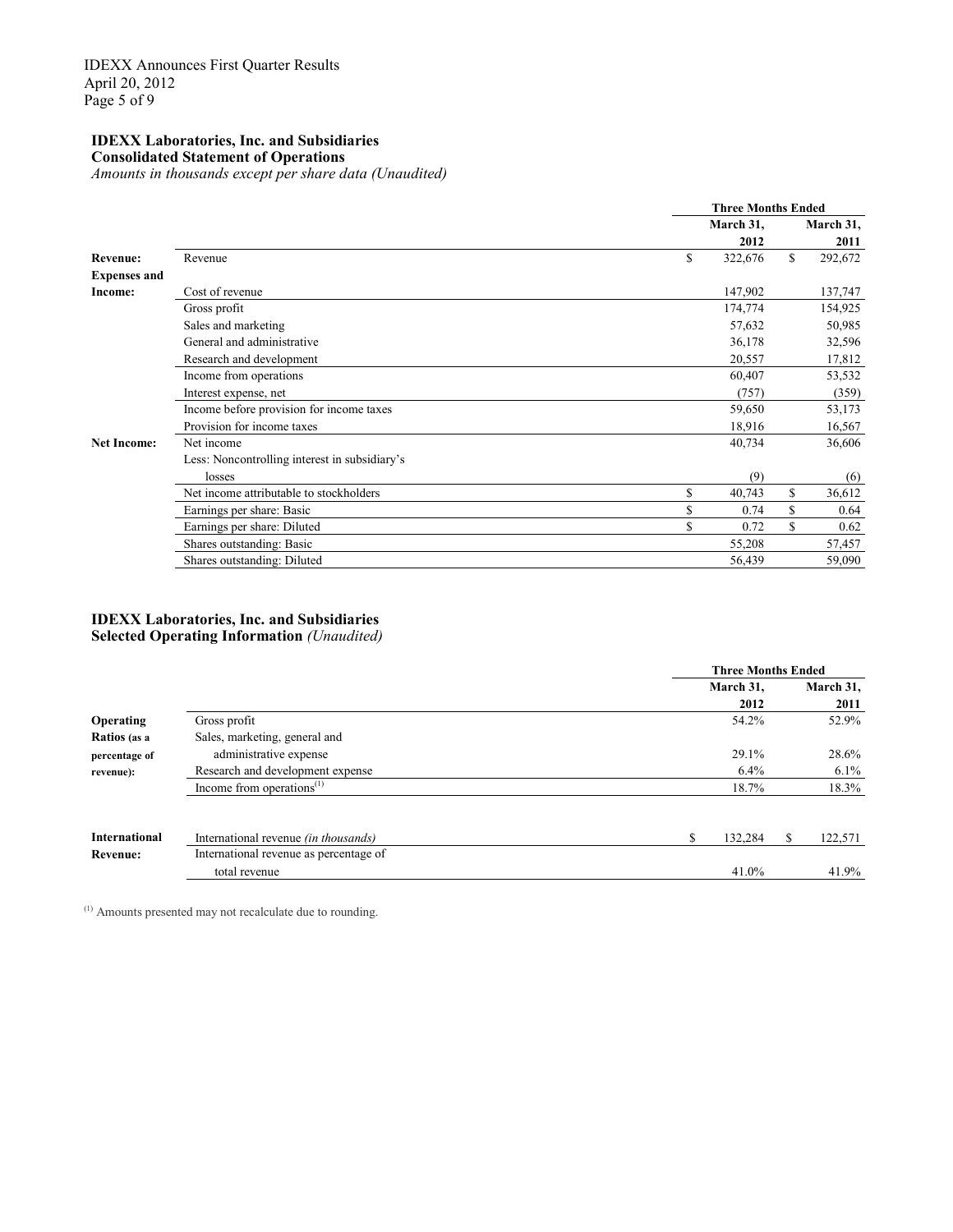### **IDEXX Laboratories, Inc. and Subsidiaries**

**Segment Information**

*Amounts in thousands (Unaudited)*

|                      |                            | <b>Three Months Ended</b> |            | <b>Three Months Ended</b> |            |  |  |
|----------------------|----------------------------|---------------------------|------------|---------------------------|------------|--|--|
|                      |                            | March 31,                 | Percent of | March 31,                 | Percent of |  |  |
|                      |                            | 2012                      | Revenue    | 2011                      | Revenue    |  |  |
| Revenue:             | CAG                        | \$<br>268,073             |            | \$<br>240,589             |            |  |  |
|                      | Water                      | 19,582                    |            | 18,965                    |            |  |  |
|                      | <b>LPD</b>                 | 22,182                    |            | 23,939                    |            |  |  |
|                      | Other                      | 12,839                    |            | 9,179                     |            |  |  |
|                      | Total                      | \$<br>322,676             |            | \$<br>292,672             |            |  |  |
| <b>Gross Profit:</b> | CAG                        | \$<br>139,401             | 52.0%      | \$<br>123,351             | 51.3%      |  |  |
|                      | Water                      | 12,967                    | 66.2%      | 11,391                    | 60.1%      |  |  |
|                      | <b>LPD</b>                 | 15,182                    | 68.4%      | 16,547                    | 69.1%      |  |  |
|                      | Other                      | 5,317                     | 41.4%      | 3,742                     | 40.8%      |  |  |
|                      | <b>Unallocated Amounts</b> | 1,907                     | N/A        | (106)                     | N/A        |  |  |
|                      | Total                      | \$<br>174,774             | 54.2%      | \$<br>154,925             | 52.9%      |  |  |
| <b>Income from</b>   |                            |                           |            |                           |            |  |  |
| <b>Operations:</b>   | CAG                        | \$<br>46,918              | 17.5%      | \$<br>42,972              | 17.9%      |  |  |
|                      | Water                      | 8,295                     | 42.4%      | 6,947                     | 36.6%      |  |  |
|                      | <b>LPD</b>                 | 5,266                     | 23.7%      | 7,150                     | 29.9%      |  |  |
|                      | Other                      | 538                       | 4.2%       | (550)                     | $(6.0\%)$  |  |  |
|                      | <b>Unallocated Amounts</b> | (610)                     | N/A        | (2,987)                   | N/A        |  |  |
|                      | Total                      | \$<br>60,407              | 18.7%      | \$<br>53,532              | 18.3%      |  |  |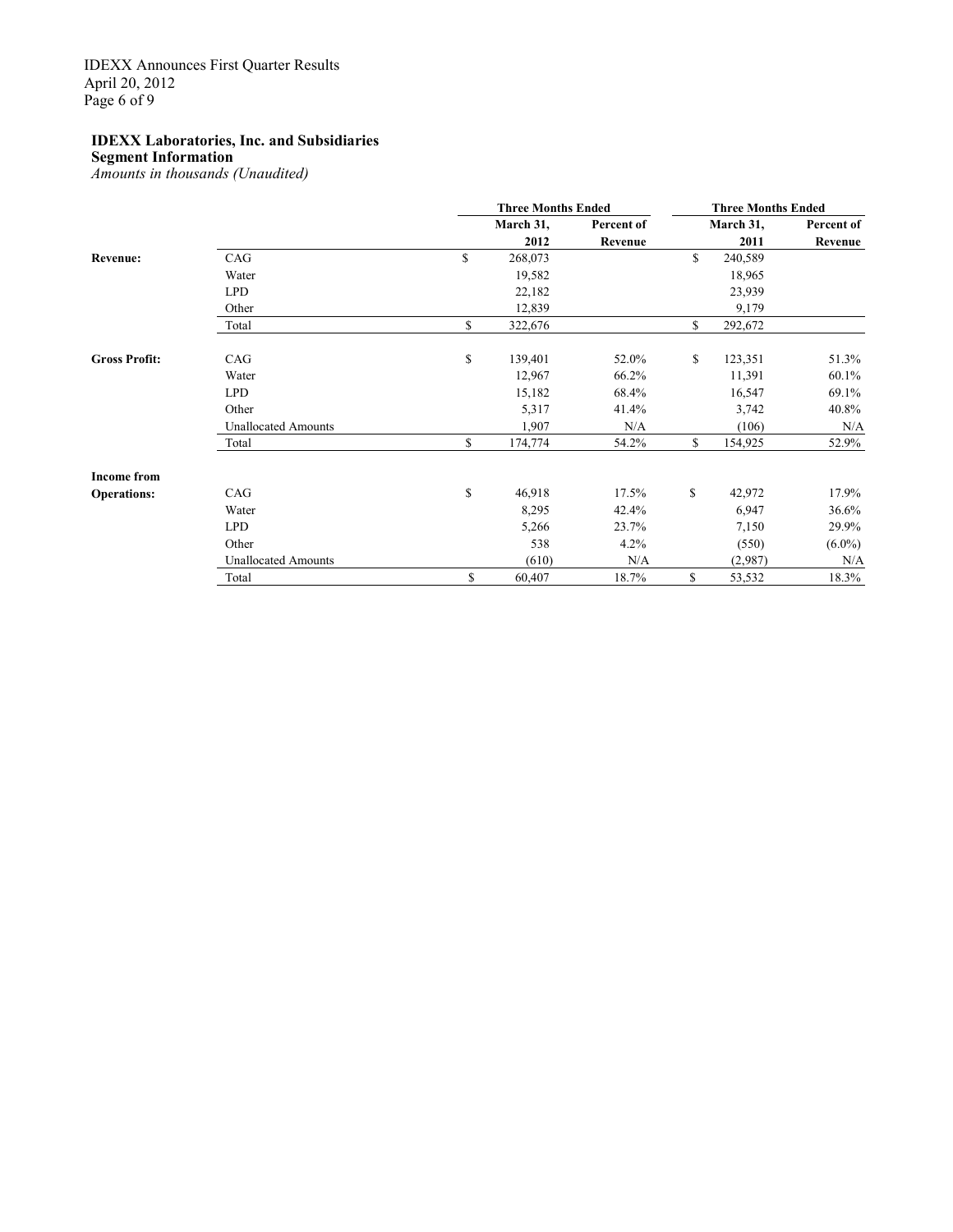#### **IDEXX Laboratories, Inc. and Subsidiaries**

#### **Revenues and Revenue Growth Analysis by Product and Service Categories**

*Amounts in thousands (Unaudited)*

| <b>Three Months Ended</b> |   |                   |  |                   |  |                         |                      |                                                             |                                                        |                                        |
|---------------------------|---|-------------------|--|-------------------|--|-------------------------|----------------------|-------------------------------------------------------------|--------------------------------------------------------|----------------------------------------|
| <b>Net Revenue</b>        |   | March 31,<br>2012 |  | March 31,<br>2011 |  | <b>Dollar</b><br>Change | Percentage<br>Change | Percentage<br><b>Change from</b><br>Currence <sup>(1)</sup> | Percentage<br><b>Change from</b><br>Acquisitions $(2)$ | <b>Organic Revenue</b><br>Growth $(3)$ |
| CAG                       | S | 268,073           |  | 240,589           |  | 27.484                  | $11.4\%$             | $(0.5\%)$                                                   | $1.5\%$                                                | $10.4\%$                               |
| Water                     |   | 19.582            |  | 18,965            |  | 617                     | $3.3\%$              | $(0.3\%)$                                                   | $\overline{\phantom{a}}$                               | $3.6\%$                                |
| <b>LPD</b>                |   | 22,182            |  | 23,939            |  | (1,757)                 | $(7.3\%)$            | $(1.7\%)$                                                   |                                                        | $(5.6\%)$                              |
| Other                     |   | 12,839            |  | 9.179             |  | 3,660                   | 39.9%                | $0.6\%$                                                     |                                                        | 39.3%                                  |
| Total                     |   | 322,676           |  | 292,672           |  | 30.004                  | $10.3\%$             | $(0.5\%)$                                                   | $1.2\%$                                                | $9.6\%$                                |

#### **Three Months Ended**

| <b>Net CAG Revenue</b>                                     | March 31,<br>2012 | March 31,<br>2011 | <b>Dollar</b><br>Change | Percentage<br>Change | Percentage<br><b>Change from</b><br>Currence <sup>(1)</sup> | Percentage<br><b>Change from</b><br>Acquisitions <sup><math>(2)</math></sup> | <b>Organic Revenue</b><br>$Growth^{(3)}$ |
|------------------------------------------------------------|-------------------|-------------------|-------------------------|----------------------|-------------------------------------------------------------|------------------------------------------------------------------------------|------------------------------------------|
| Instruments and consumables                                | 101,997           | 93,887            | 8,110                   | $8.6\%$              | $(0.6\%)$                                                   |                                                                              | $9.2\%$                                  |
| Rapid assay products                                       | 43.664            | 38,617            | 5.047                   | 13.1%                | $(0.2\%)$                                                   |                                                                              | 13.3%                                    |
| Reference laboratory diagnostic and<br>consulting services | 101,862           | 89.128            | 12,734                  | $14.3\%$             | $(0.5\%)$                                                   | $3.9\%$                                                                      | $10.9\%$                                 |
| Practice management systems and<br>digital radiography     | 20,550            | 18.957            | 1.593                   | 8.4%                 | $(0.1\%)$                                                   |                                                                              | $8.5\%$                                  |
| Net CAG revenue                                            | 268,073           | 240,589           | 27,484                  | 11.4%                | $(0.5\%)$                                                   | $1.5\%$                                                                      | $10.4\%$                                 |

 $<sup>(1)</sup>$  The percentage change from currency is a non-U.S. GAAP measure. It represents the percentage change in revenue resulting from the difference between</sup> the average exchange rates during the three months ended March 31, 2012 and the same period of the prior year applied to foreign currency denominated revenues for the three months ended March 31, 2012.

 $<sup>(2)</sup>$  The percentage change from acquisitions is a non-U.S. GAAP measure. It represents the percentage change in revenue during the three months ended</sup> March 31, 2012 compared to the three months ended March 31, 2011 attributed to acquisitions subsequent to December 31, 2010.

(3) Organic revenue growth is a non-U.S. GAAP measure and represents the percentage change in revenue during the three months ended March 31, 2012 compared to the three months ended March 31, 2011 net of acquisitions and the effect of changes in foreign currency exchange rates.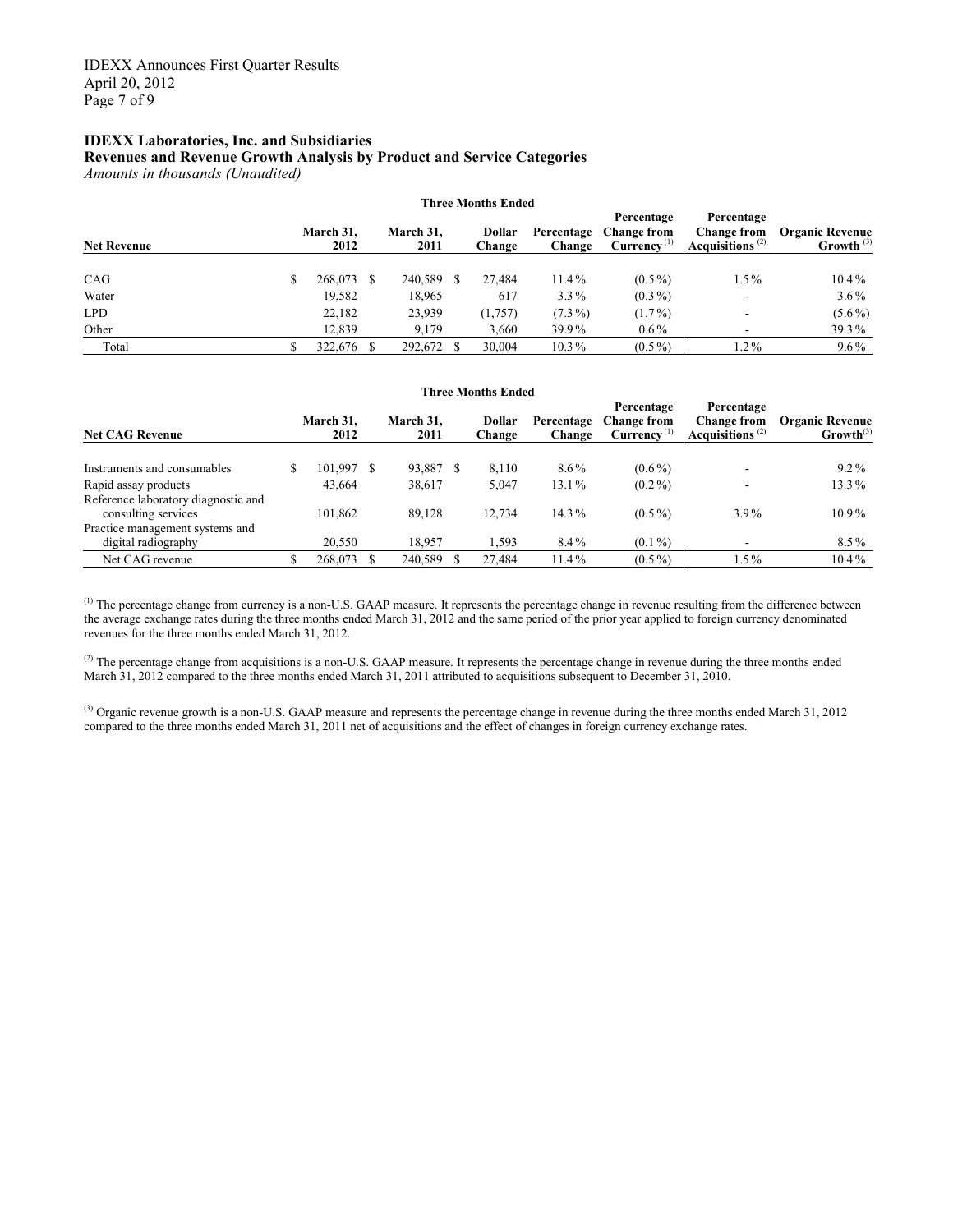### **IDEXX Laboratories, Inc. and Subsidiaries**

**Consolidated Balance Sheet**

*Amounts in thousands (Unaudited)*

|                        |                                            | March 31,       |               | December 31, |
|------------------------|--------------------------------------------|-----------------|---------------|--------------|
|                        |                                            | 2012            |               | 2011         |
| Assets:                | <b>Current Assets:</b>                     |                 |               |              |
|                        | Cash and cash equivalents                  | \$<br>185,491   | \$            | 183,895      |
|                        | Accounts receivable, net                   | 160,981         |               | 141,275      |
|                        | Inventories                                | 141,104         |               | 133,099      |
|                        | Other current assets                       | 57,290          |               | 65,958       |
|                        | <b>Total current assets</b>                | 544,866         |               | 524,227      |
|                        | Property and equipment, net                | 216,927         |               | 216,777      |
|                        | Other long-term assets, net                | 299,312         |               | 289,810      |
|                        | <b>Total assets</b>                        | \$<br>1,061,105 | \$            | 1,030,814    |
| <b>Liabilities and</b> |                                            |                 |               |              |
| Stockholders'          |                                            |                 |               |              |
| <b>Equity:</b>         | <b>Current Liabilities:</b>                |                 |               |              |
|                        | Accounts payable                           | \$<br>40,614    | <sup>\$</sup> | 36,551       |
|                        | <b>Accrued liabilities</b>                 | 126,092         |               | 141,383      |
|                        | Debt                                       | 254,931         |               | 243,917      |
|                        | Deferred revenue                           | 15,647          |               | 15,028       |
|                        | <b>Total current liabilities</b>           | 437,284         |               | 436,879      |
|                        | Long-term debt, net of current portion     | 2,263           |               | 2,501        |
|                        | Other long-term liabilities                | 54,677          |               | 51,841       |
|                        | <b>Total long-term liabilities</b>         | 56,940          |               | 54,342       |
|                        |                                            |                 |               |              |
|                        | Total stockholders' equity                 | 566,876         |               | 539,579      |
|                        | Noncontrolling interest                    | 5               |               | 14           |
|                        | <b>Total equity</b>                        | 566,881         |               | 539,593      |
|                        | Total liabilities and stockholders' equity | \$<br>1,061,105 | S             | 1,030,814    |

### **IDEXX Laboratories, Inc. and Subsidiaries Selected Balance Sheet Information** *(Unaudited)*

|                      |                            | March 31,<br>2012 | December 31,<br>2011 | September 30,<br>2011 | <b>June 30.</b><br>2011 | March 31,<br>2011 |
|----------------------|----------------------------|-------------------|----------------------|-----------------------|-------------------------|-------------------|
| <b>Selected</b>      |                            |                   |                      |                       |                         |                   |
| <b>Balance Sheet</b> | Days sales outstanding (1) | 42.7              | 41.0                 | 43.1                  | 41.2                    | 40.2              |
| Information:         | Inventory turns $(2)$      | 1.8               | 1.8                  |                       |                         | 1.8               |

 $(1)$  Days sales outstanding represents the average of the accounts receivable balances at the beginning and end of each quarter divided by revenue for that quarter, the result of which is then multiplied by 91.25 days.

<sup>(2)</sup> Inventory turns represents inventory-related cost of product sales for the 12 months preceding each quarter-end divided by the inventory balance at the end of the quarter.